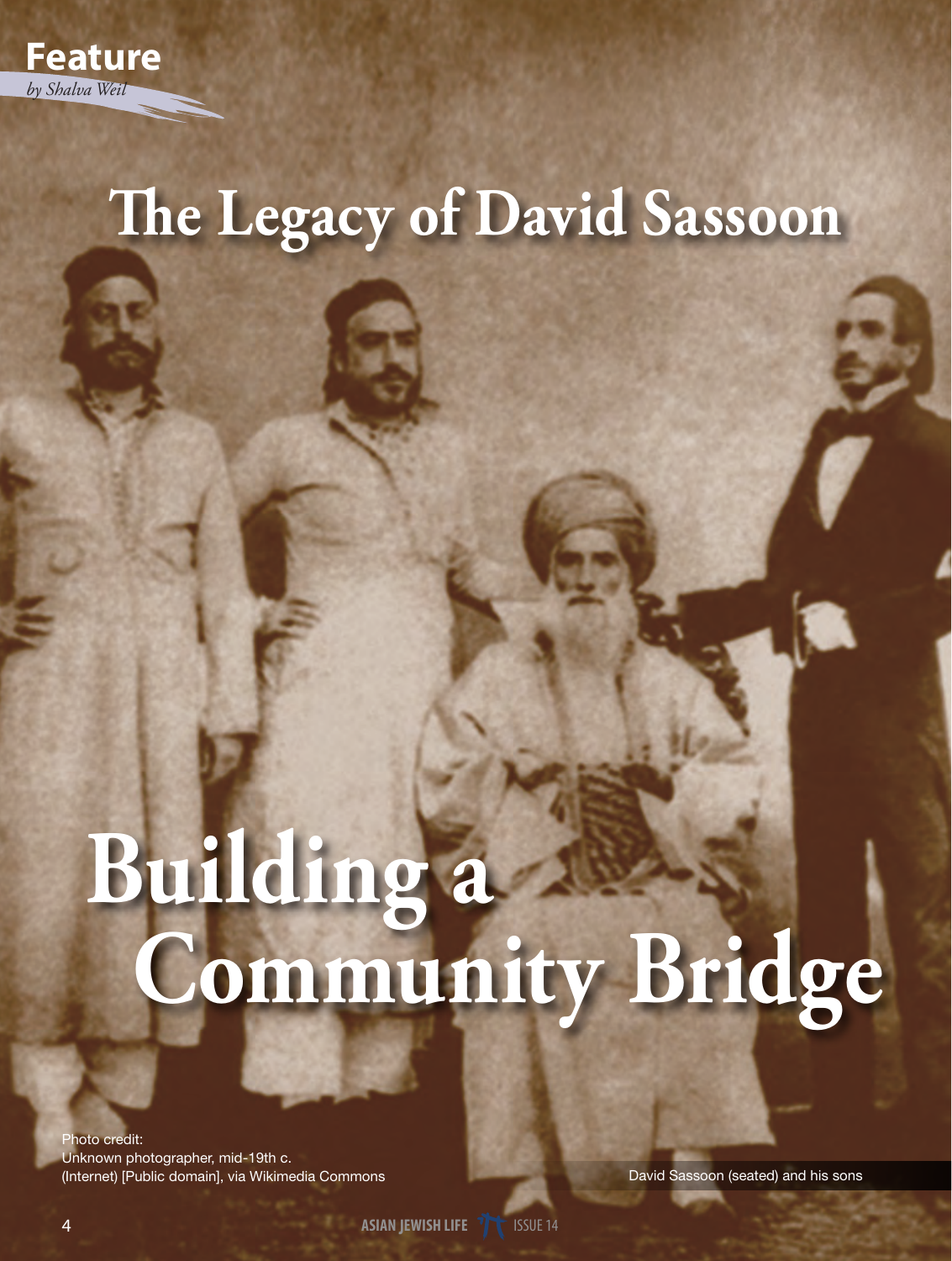

n 1832, David Sassoon (1792-1864)<br>and his family arrived in Bombay<br>(today Mumbai) after fleeing the<br>persecutions of the ruler of Baghdad,<br>Daud Pasha. This wealthy merchantman, n 1832, David Sassoon (1792-1864) and his family arrived in Bombay (today Mumbai) after fleeing the persecutions of the ruler of Baghdad, who founded a dynasty known as the "Rothschilds of the East", was also named the Prince of the Exilarch.

David Sassoon began his sojourn in Bombay at 9 Tamarind Street (today non-existent) within the precincts of the city (the Fort walls were destroyed in 1862). He soon moved to Byculla's bungalow Sans Souci, a former palace named Shin Sangoo, (today Massina Hospital); he also spent the summer months in his second home in Poona (today Pune). Sassoon managed his international enterprises from Bombay, including trade in cotton, jute and most significantly, opium. His commercial intuition and prowess, as well as the scope of his business enterprises, are well documented.

#### Relations with the Bene Israel

David Sassoon's relations with the Jewish community that he discovered when he arrived in Bombay are a sensitive yet important issue. The Bene Israel in India originated in the Konkan, but during the British period, many began to move out of the villages and settle in Bombay. Testimony to that fact was the establishment in 1796 of the first Bene Israel synagogue in Bombay, Shaar Harahamim (the Gate of Mercy Synagogue), consecrated by a Bene Israel officer Samuel Ezekiel Divekar to commemorate his miraculous escape from death at the hands of Tippu Sultan during the Second Anglo-Mysore War. The existence of the synagogue signified the existence of at least ten Bene Israel families in the city, who could make up a minyan (quorum) for prayers.

David Sassoon confronted a community and a synagogue unlike any he had

known in Iraq, Persia, Syria or the Jewish communities steeped in Jewish learning with which he was familiar. The Bene Israel had been cut off from mainstream Judaism for centuries and their knowledge of Jewish halacha (law) was minimal. They observed most of the Jewish festivals, refrained from work on the Sabbath and believed in one God, but they were ignorant of some of the intricacies of the Jewish religion. Since David Sassoon did not travel on the Sabbath (although the Baghdadi Jews later found a halachic (Jewish legal) solution to that by inventing the Shabbat tram card with Rabbinic approval!), David Sassoon quickly set about to establish his own network of synagogues to be led according to the Jewish rites with which he was familiar. At first, he held a prayer hall in his home. In 1861, he built the Magen David (Defender of David) Synagogue in Byculla for members of his community, who streamed in to Bombay as they fled persecution in their



homelands. In 1867, he constructed the Lal Dewal, or Ohel David (Tent of David) red-brick synagogue in Poona, with a famous spire reminiscent of British church architecture, where he would pray during the High Holy Days. In Poona, too, there was a small Bene Israel community, who were mainly army personnel settled there after the British had established army headquarters in Poona in 1856.

While many books and articles have focused on the discriminatory and tense relations between the Baghdadi Jews and the Bene Israel, I will argue that in fact David Sassoon tried to relate to the Bene Israel with equanimity. Many of the tensions in the complicated relationship between the two communities were exacerbated after David Sassoon's death, particularly during the period of Sir Jacob Sassoon. While David Sassoon did not relate to the Bene Israel in the same way that he treated his fellow Baghdadi coreligionists, I maintain that he definitely tried to look after their religious, occupational and civic needs by integrating the Bene Israel in religious life and in his enterprises, as well as extending them philanthropy as members of the Jewish faith, and as well as fellow citizens of Bombay and Poona. There were numerous strategies of rapprochement.

## Integration in religious life

While most scholars and members of both communities deny the involvement of the Bene Israel in Baghdadi communal life, there were interfaces where the Bene Israel were accepted, even if they were not considered first-class Jews. According to a Christian source, when David Sassoon first arrived in the city, the Baghdadis and the Bene Israel prayed together and cooperated on religious matters. In Bombay, at the beginning both Bene Israel and Baghdadis were buried in the same Jewish cemetery.